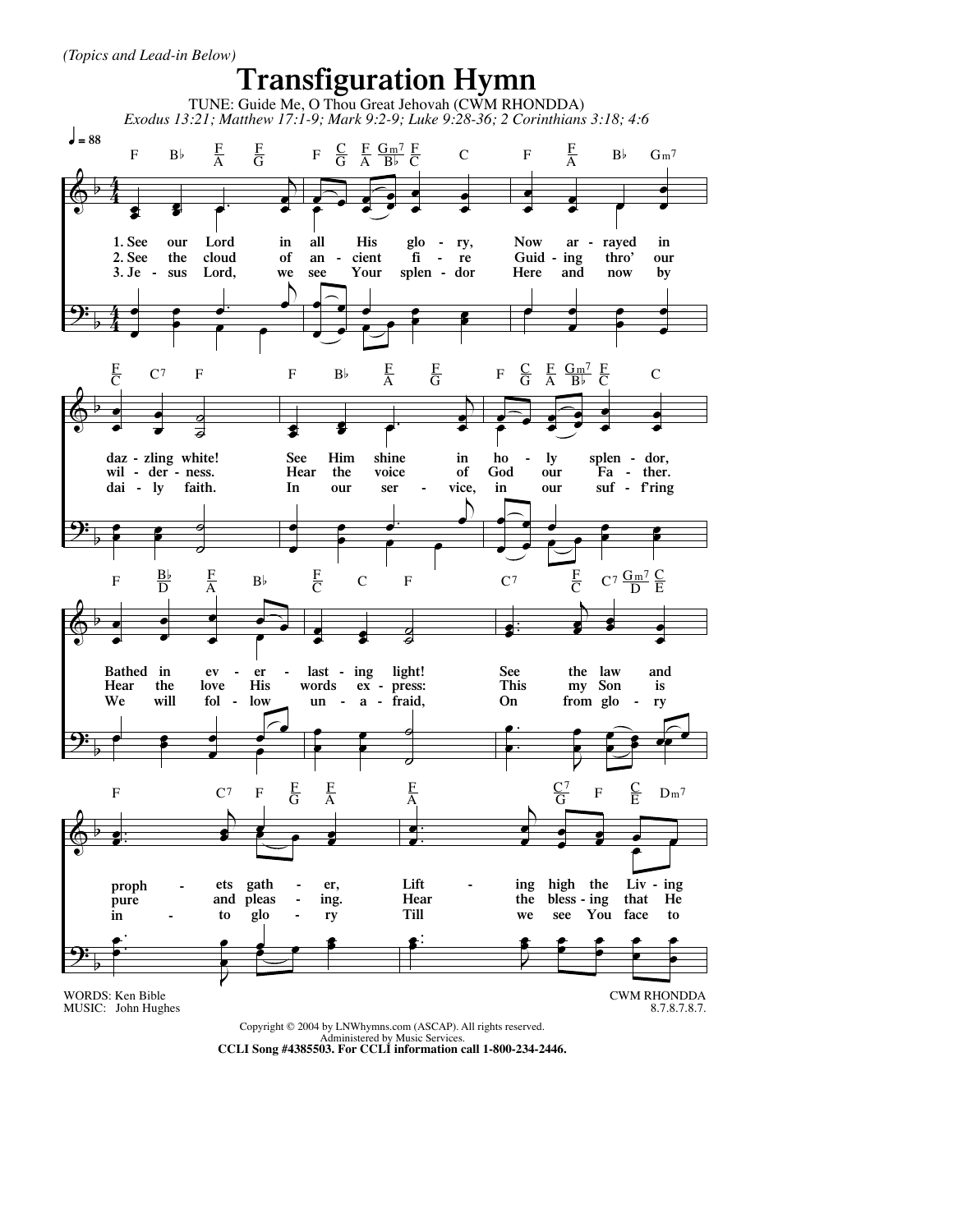

TOPICS: Jesus' Suffering & Death; Lent-Easter; Life of Christ; Praise & Worship; Transfiguration

LEAD-IN: *Jesus took with him Peter, James and John the brother of James, and led them up a high mountain by themselves. There he was transfigured before them. His face shone like the sun, and his clothes became as white as the light.*  (Matthew 17:1-2, NIV)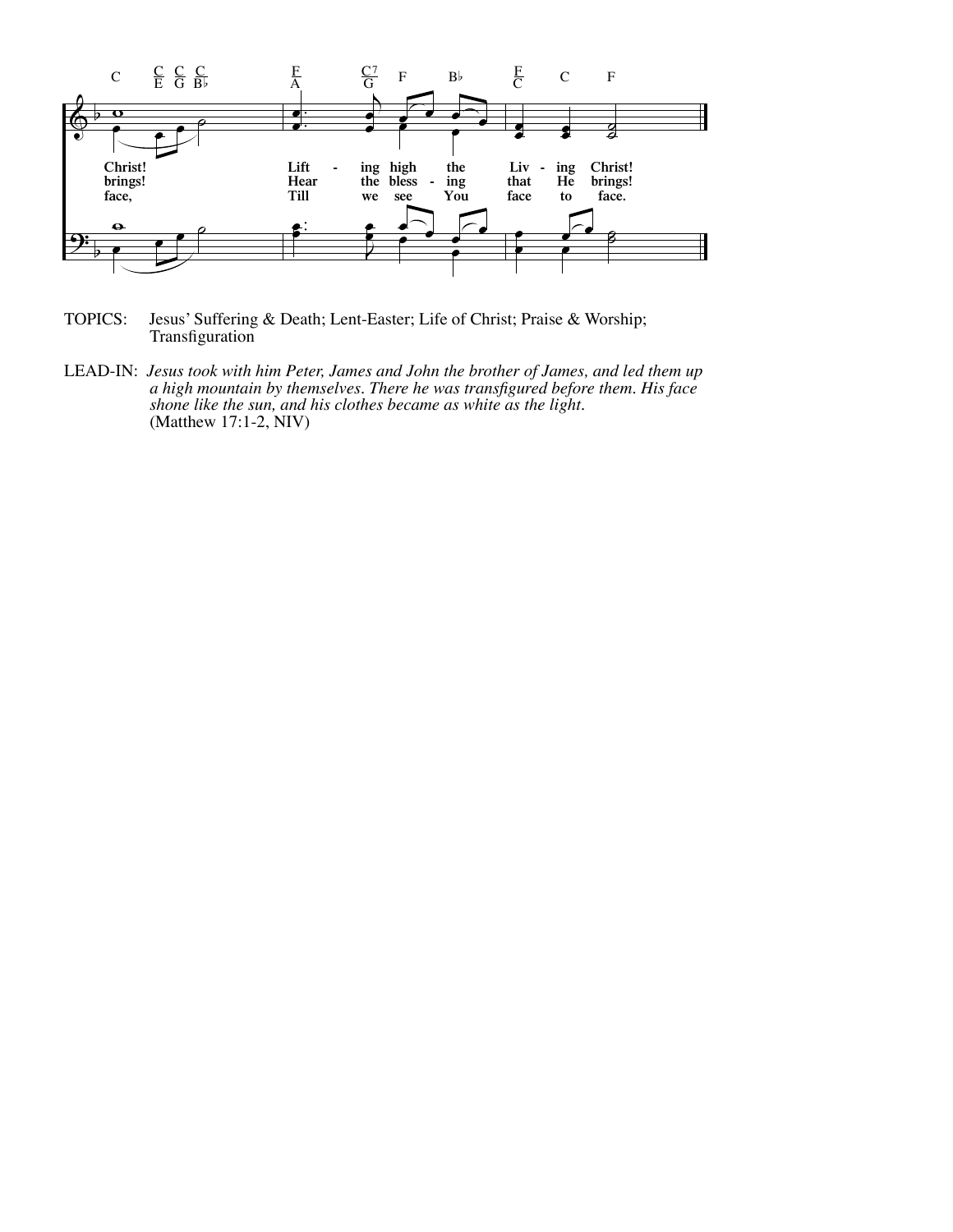## LEAD-IN DEVOTIONAL READING:

## **The Transfiguration**

*"I tell you the truth, some who are standing here will not taste death before they see the kingdom of God."*

*About eight days after Jesus said this, he took Peter, John and James with him and went up onto a mountain to pray. As he was praying, the appearance of his face changed, and his clothes became as bright as a flash of lightning. Two men, Moses and Elijah, appeared in glorious splendor, talking with Jesus. They spoke about his departure* [literally, His exodus] *which he was about to bring to fulfillment at Jerusalem. Peter and his companions were very sleepy, but when they became fully awake, they saw his glory and the two men standing with him. As the men were leaving Jesus, Peter said to him, "Master, it is good for us to be here. Let us put up three shelters--one for you, one for Moses and one for Elijah." (He did not know what he was saying.)*

*While he was speaking, a cloud appeared and enveloped them, and they were afraid as they entered the cloud. A voice came from the cloud, saying, "This is my Son, whom I have chosen; listen to him." When the voice had spoken, they found that Jesus was alone.* (Luke 9:27-36, NIV)

Jesus had just drawn from His disciples a confession that He was indeed the Messiah. Immediately He began to explain to them what this would mean: He would have to suffer, be rejected, and be killed, then rise again after three days; and if they wanted to be His disciples, they would have to deny themselves, take up their own crosses daily, and follow Him.

What a bombshell for these disciples! It definitely wasn't what they were expecting, either for Jesus or for themselves.

So to cement this crucial new revelation about Jesus, three of the disciples were given a glimpse of who He really was. Normally an ordinary-looking Hebrew peasant, for a few fleeting moments three disciples saw a glimmer of His natural glory. He physically shone with the radiance of heaven, and there in person were the law and the prophets, Moses and Elijah, testifying to Him. What a stunning sight!

Decades later, as an old man, Peter would still be talking about it as the day of his own martyrdom drew near:

*We did not follow cleverly invented stories when we told you about the power and coming of our Lord Jesus Christ, but we were eyewitnesses of his majesty. For he received honor and glory from God the Father when the voice came to him from the Majestic Glory, saying, "This is my Son, whom I love; with him I am well pleased." We ourselves heard this voice that came from heaven when we were with him on the sacred mountain.* (2 Peter 1:16-18, NIV)